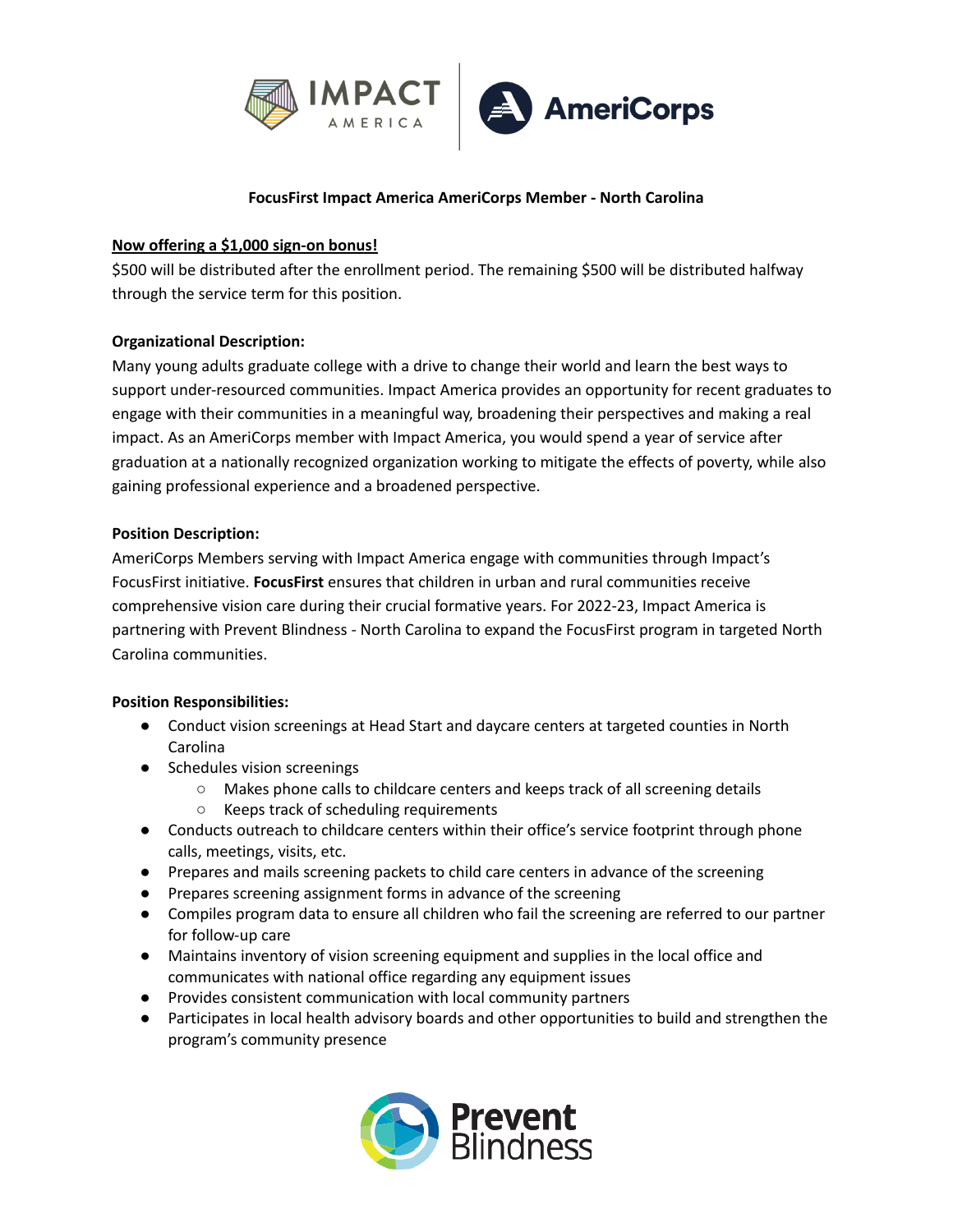

● Supports various aspects of volunteer management as needed, including recruitment, building long term relationships, volunteer communication, training, scheduling, and recognition.

Positions are currently available in Raleigh, NC.

**Service Term:** July 2022- July 2023

### **Skills Required:**

Successful candidates will exhibit a commitment to improving the lives of economically disadvantaged families, a record of community service and/or civic engagement, leadership skills, the ability to work well with a diverse group of individuals (e.g., college students, children, community partners), flexibility in a fast-paced environment, and a positive attitude.

### **Additional Information:**

Impact America is an AmeriCorps Program®. Benefits include the following:

- \$1,900 monthly living stipend
- \$6,495.00 education award (received upon completion of term of service)
- Health insurance
- Meals when providing service outside of your home county
- Mileage reimbursement when driving your personal car for service
- All travel costs during overnight trips (hotel, rental car, meals)
- Ongoing professional development and training

#### **Health Insurance**

A health benefits policy is administered by The Corps Network/CIGNA and would be available to you upon request. If you currently have other coverage (through a spouse, parent, or individual plan), you must sign a waiver of health insurance coverage which indicates that you have been made aware of the availability of health benefits and have chosen not to enroll.

### **Childcare Allowance**

The allowance will be provided directly to a child care provider determined by AmeriCorps, if you qualify for the allowance. The child care allowance will distribute this allowance evenly over the term of service on a bi-weekly basis.

### **Education Award**